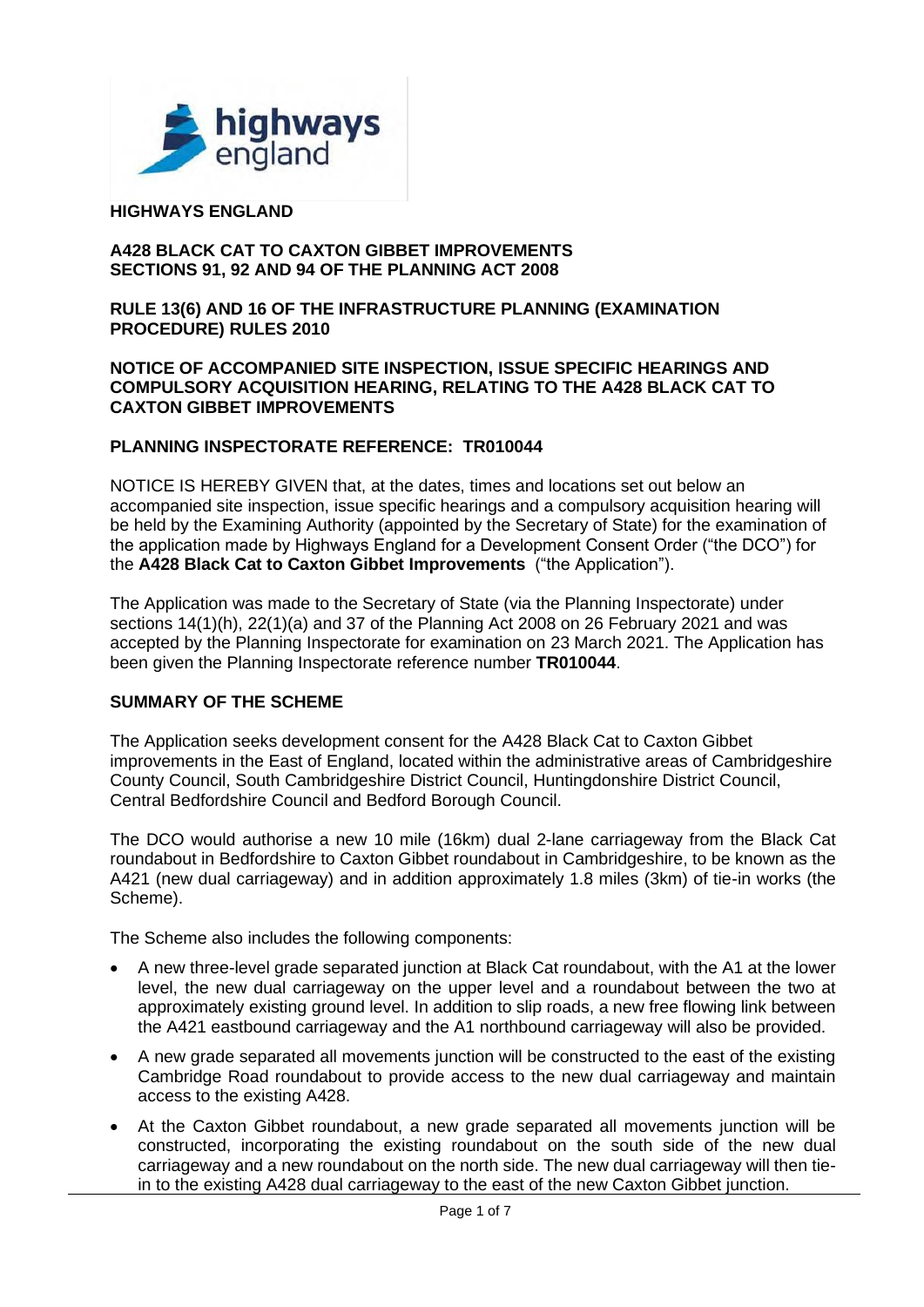- In the vicinity of the new Black Cat junction, direct access onto the A1 from some local side roads and private premises will be closed for safety reasons. A new local road will provide an alternative route. The existing Roxton Road bridge will be demolished and replaced with a new structure to the west to accommodate the realigned A421.
- New crossings will be constructed to enable the new dual carriageway to cross the River Great Ouse, East Coast Main Line railway, Barford Road, the B1046/Potton Road, Toseland Road and the existing A428 at Eltisley.
- The existing A428 between St Neots and Caxton Gibbet will be de-trunked and retained for local traffic and public transport with maintenance responsibility transferred to the local highway authorities.
- An alternative access will be provided to side roads at Chawston, Wyboston and Eltisley.
- There will be safer routes for walkers, cyclists, and horse riders.

The Scheme also involves changes to a number of existing utilities, including the diversion of a high pressure gas pipeline operated by Cadent Gas Limited which runs parallel to the East Coast Main Line east of the River Great Ouse in Tempsford, Central Bedfordshire (the Diversion). To the extent that the Diversion satisfies the criteria to be considered as a Nationally Significant Infrastructure Project (NSIP) under section 20 of the Planning Act 2008, the Diversion will be treated as an NSIP in its own right.

If the DCO is made by the Secretary of State it would allow Highways England, for the purpose of constructing, operating and maintaining the Scheme, to the compulsory acquisition of land, interests in land and rights over land, and the powers to use land permanently and temporarily for the construction, operation and maintenance of the Scheme.

The DCO would also make provision for development, which would constitute associated development together with provisions in connection with several ancillary matters including the permanent construction and alteration of streets, the temporary interference with and the permanent stopping up of streets, public rights of way and private means of access in the vicinity of the Scheme and the classification of roads all included within the Scheme, the detrunking (i.e. removal of trunk road status) of part of the existing A428, along with the amendment, disapplication and modification of relevant legislation.

## **HEARINGS**

Annex B of the Examining Authority's letter dated 20 August 2021 contains a notification that certain hearings will take place. These hearings will be held at the date and time set out in the table below.

| <b>Date</b>                       | <b>Hearing Type</b>                                       | Time                                                                     | <b>Joining Details</b>                                                                                                                                                                                                                                                                    |
|-----------------------------------|-----------------------------------------------------------|--------------------------------------------------------------------------|-------------------------------------------------------------------------------------------------------------------------------------------------------------------------------------------------------------------------------------------------------------------------------------------|
| Wednesday<br>22 September<br>2021 | <b>Compulsory</b><br><b>Acquisition Hearing</b><br>(CAH1) | Arrangements conference<br>starts at 12:30pm<br>Hearing starts at 1:00pm | Virtually via Microsoft<br>Teams<br>Joining instructions<br>will be issued via<br>email in advance of<br>each hearing to<br>parties who notified<br>the Planning<br>Inspectorate of their<br>wish to speak at the<br>hearing. A link to the<br>'live stream' (where<br>the hearing can be |
| Thursday<br>23 September<br>2021  | <b>Issue Specific</b><br><b>Hearing (ISH2)</b>            | Arrangements conference<br>starts at 9:30am<br>Hearing starts at 10:00am |                                                                                                                                                                                                                                                                                           |
| Friday<br>24 September<br>2021    | <b>Issue Specific</b><br><b>Hearing (ISH3)</b>            | Arrangements conference<br>starts at 9:30am<br>Hearing starts at 10:00am |                                                                                                                                                                                                                                                                                           |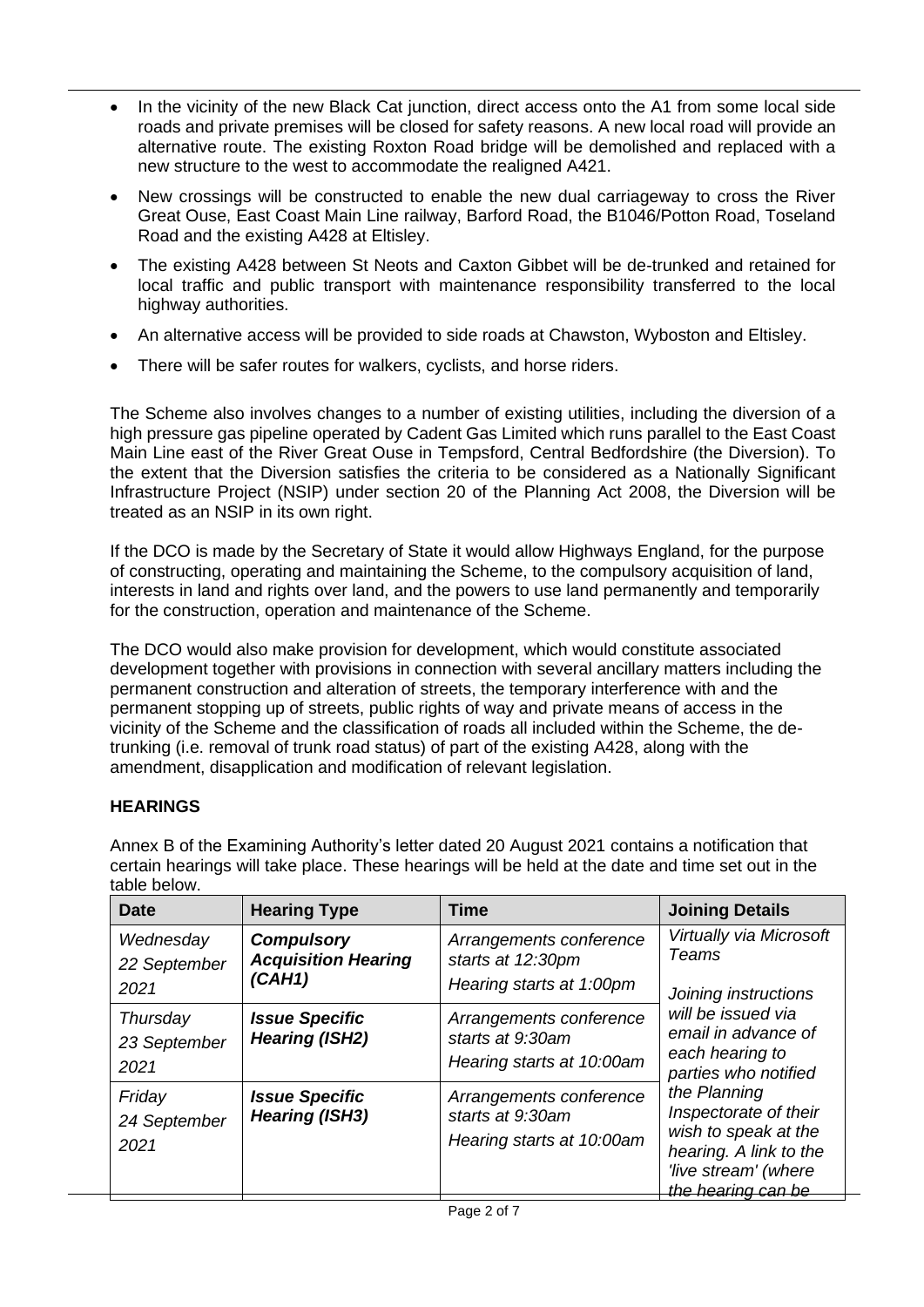|  | followed live but<br>without participation)<br>will be posted on the<br>Planning |
|--|----------------------------------------------------------------------------------|
|  | Inspectorate's project                                                           |
|  | website (see website                                                             |
|  | address below) the                                                               |
|  | day before each                                                                  |
|  | hearing via a banner.                                                            |

## **Reserved Hearing Dates**

| <b>Date</b>                         | <b>Hearing Type</b>                                                  | <b>Time</b>                                                              | <b>Joining Details</b>                                                                                                                                                                                                                                                                                                                                                                                                                                                                                   |
|-------------------------------------|----------------------------------------------------------------------|--------------------------------------------------------------------------|----------------------------------------------------------------------------------------------------------------------------------------------------------------------------------------------------------------------------------------------------------------------------------------------------------------------------------------------------------------------------------------------------------------------------------------------------------------------------------------------------------|
| Tuesday 28<br>September<br>$2021$ * | <b>Issue Specific Hearing</b><br>and/or Open Floor<br><b>Hearing</b> | Arrangements conference<br>starts at 9:30am<br>Hearing starts at 10:00am | Virtually via Microsoft<br><b>Teams</b><br>Joining instructions<br>will be issued via<br>email in advance of<br>each hearing to<br>parties who notified<br>the Planning<br>Inspectorate of their<br>wish to speak at the<br>hearing. A link to the<br>'live stream' (where<br>the hearing can be<br>followed live but<br>without participation)<br>will be posted on the<br>Planning<br>Inspectorate's project<br>website (see website<br>address below) the<br>day before each<br>hearing via a banner. |

**\*The Issue Specific Hearing and/or Open Floor Hearing scheduled for Tuesday 28 September 2021 will only be held if required. If the Examining Authority does not require to hold this hearing, notification of the cancellation of the hearing will be published on the Planning Inspectorate's project website (see website address below) as soon as practicable.**

**LOCATION OF THE HEARINGS** — The hearings will be held virtually with participants attending at different locations, such as their home or office. A web address and/or telephone number will be provided directly to pre-registered participants in advance of the hearings to allow access to the hearings by a tablet or computer connected to the internet and/or by telephone.

**ARRANGEMENTS CONFERENCE** — All participants will be required to attend an Arrangements Conference before each session of the hearing. This will be held with the Planning Inspectorate's Case Team 30 minutes before the start of each session. This gives time for the Case Team to admit everyone to the hearing.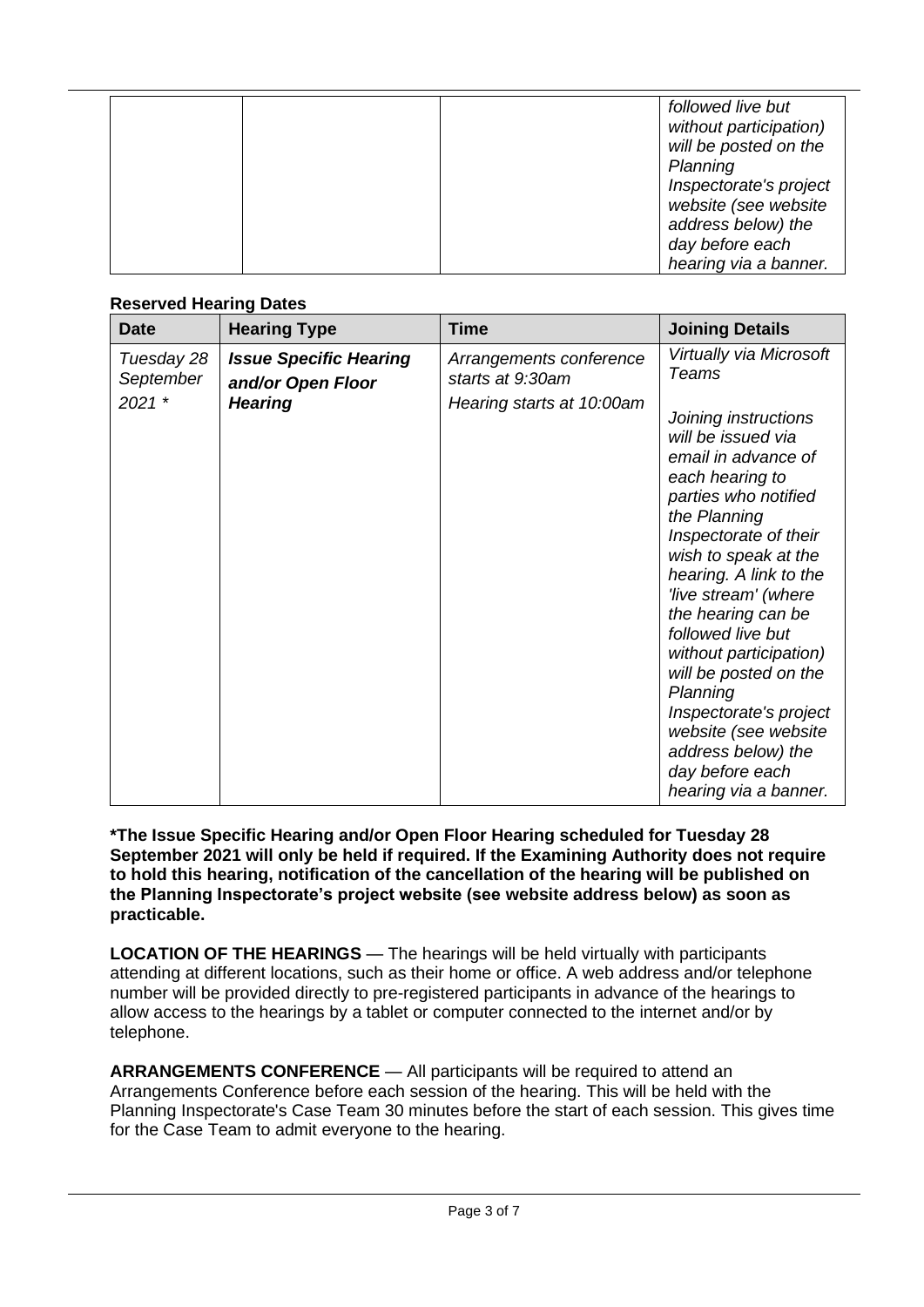**CANCELLATION OF A HEARING** — If any of the above hearings are no longer required, reasonable notice will be provided of the Planning Inspectorate's decision to cancel a hearing by the posting of a banner on the Planning Inspectorate's project website.

**REQUEST FOR NOTIFICATION OF A WISH TO SPEAK AT A HEARING** — Advance notice must be provided by email to the Planning Inspectorate's Case Team of a wish to speak at a hearing: A428.Blackcat@planninginspectorate.gov.uk

Participation in the hearings relies on the Planning Inspectorate providing you with a joining link or telephone number in advance. If you wish to participate in any of the hearings listed above, you must register with the Planning Inspectorate by **Tuesday 31 August 2021**.

Any hearings further to those listed above will be advertised by one or more further notices. In accordance with Rule 13(3) of Infrastructure Planning (Examination Procedure) Rules 2010, as amended, the Planning Inspectorate will also notify interested parties of the date, time and place fixed for each hearing.

**For more information on the above hearings, the examination of the Application and full timetable (and any amendments to it), including how and when to register to speak at the hearings and how and when to make written submissions**, please contact the Planning Inspectorate using the details at the end of this notice, or visit the Planning Inspectorate's website where procedural decisions and notices of hearings are available to download:

[https://infrastructure.planninginspectorate.gov.uk/projects/eastern/a428-black-cat-to-caxton](https://infrastructure.planninginspectorate.gov.uk/projects/eastern/a428-black-cat-to-caxton-gibbet-road-improvement-scheme)[gibbet-road-improvement-scheme](https://infrastructure.planninginspectorate.gov.uk/projects/eastern/a428-black-cat-to-caxton-gibbet-road-improvement-scheme)

Annex B of the Planning Inspectorate's letter dated 20 August 2021 provides further information on the above hearings and is available to download via the following hyperlink:

[https://infrastructure.planninginspectorate.gov.uk/wp](https://infrastructure.planninginspectorate.gov.uk/wp-content/ipc/uploads/projects/TR010044/TR010044-000841-Place%20holder%20for%20R8%20and%20Appendices%20STICHED.pdf)[content/ipc/uploads/projects/TR010044/TR010044-000841-](https://infrastructure.planninginspectorate.gov.uk/wp-content/ipc/uploads/projects/TR010044/TR010044-000841-Place%20holder%20for%20R8%20and%20Appendices%20STICHED.pdf) [Place%20holder%20for%20R8%20and%20Appendices%20STICHED.pdf](https://infrastructure.planninginspectorate.gov.uk/wp-content/ipc/uploads/projects/TR010044/TR010044-000841-Place%20holder%20for%20R8%20and%20Appendices%20STICHED.pdf)

Additional information about DCO hearings and examination procedure is included in the Planning Inspectorate's Advice Note 8 which can be found here:

[https://infrastructure.planninginspectorate.gov.uk/wp-content/uploads/2013/04/Advice-note-](https://infrastructure.planninginspectorate.gov.uk/wp-content/uploads/2013/04/Advice-note-8.0.pdf)[8.0.pdf](https://infrastructure.planninginspectorate.gov.uk/wp-content/uploads/2013/04/Advice-note-8.0.pdf)

If you intend to participate in virtual events held during this Examination, please read the Planning Inspectorate's Advice Note 8.6: Virtual Examination events, which contains important information about how virtual events will be held and how you can participate. Advice note 8.6 can be found here:

[https://infrastructure.planninginspectorate.gov.uk/legislation-and-advice/advice-notes/advice](https://infrastructure.planninginspectorate.gov.uk/legislation-and-advice/advice-notes/advice-note-8-6-virtual-examination-events/)[note-8-6-virtual-examination-events/](https://infrastructure.planninginspectorate.gov.uk/legislation-and-advice/advice-notes/advice-note-8-6-virtual-examination-events/)

## **COPIES OF THE APPLICATION DOCUMENTS**

Copies of the Application documents, including the draft Development Consent Order, the compulsory acquisition information (including the Land Plans, Book of Reference, Funding Statement and Statement of Reasons) and the Environmental Statement can be viewed and downloaded online at the Planning Inspectorate's project website:

[https://infrastructure.planninginspectorate.gov.uk/projects/eastern/a428-black-cat-to-caxton](https://infrastructure.planninginspectorate.gov.uk/projects/eastern/a428-black-cat-to-caxton-gibbet-road-improvement-scheme/)[gibbet-road-improvement-scheme/](https://infrastructure.planninginspectorate.gov.uk/projects/eastern/a428-black-cat-to-caxton-gibbet-road-improvement-scheme/)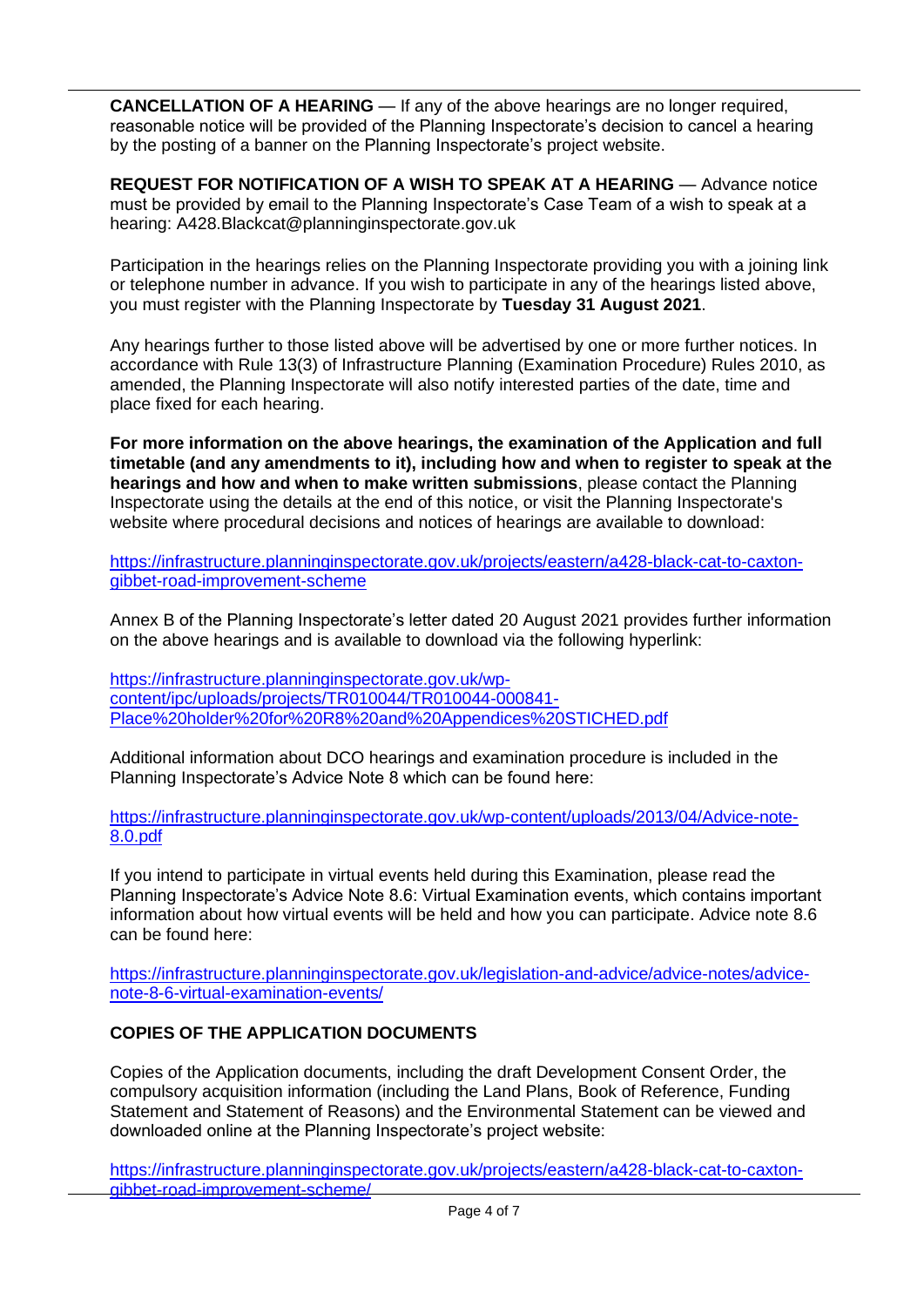The Application documents can also be viewed electronically, free of charge, at the following public locations:

| <b>Local authority</b>                  | <b>Venue/address</b>                                                                                                 | <b>Opening hours</b>                                                                                                                                             |
|-----------------------------------------|----------------------------------------------------------------------------------------------------------------------|------------------------------------------------------------------------------------------------------------------------------------------------------------------|
| Milton Keynes Council                   | Milton Keynes Central Library<br>555 Silbury Boulevard<br><b>Central Milton Keynes</b><br>MK93HL                     | Monday: 09:00-17:30<br>Tuesday: 09:00-17:30<br>Wednesday: 09:00-17:30<br>Thursday: 09:00-17:30<br>Friday: 09:00-17:30<br>Saturday: 09:00-17:30<br>Sunday: Closed |
|                                         |                                                                                                                      | Limited number of<br>computers available for<br>public use at Central<br>Library on a first come,<br>first served basis                                          |
| <b>Bedford Borough Council</b>          | <b>Bromham Library</b><br><b>Springfield Drive</b><br><b>Bromham</b><br><b>MK43 8NT</b>                              | Monday: 10:00-12:00<br>Tuesday: 14:00-17:00<br>Wednesday: 10:00-12:00<br>Thursday: 14:00-17:00<br>Friday: 10:00-12:00<br>Saturday: 10:00-13:00<br>Sunday: Closed |
|                                         | <b>Kempston Library</b><br><b>Halsey Road</b><br>Kempston<br><b>MK42 8AU</b>                                         | Monday: 14:00-17:00<br>Tuesday: 10:00-17:00<br>Wednesday: 14:00-18:00<br>Thursday: 10:00-17:00<br>Friday: 14:00-17:00<br>Saturday: 09:30-16:00<br>Sunday: Closed |
| <b>Central Bedfordshire Council</b>     | Sandy Library<br><b>Market Square</b><br>Sandy<br><b>SG19 1EH</b>                                                    | Monday: Closed<br>Tuesday: 09:00-18:00<br>Wednesday: 09:00-18:00<br>Thursday: 09:00-18:00<br>Friday: 09:00-18:00<br>Saturday: 10:00-16:00<br>Sunday: Closed      |
| <b>Cambridgeshire County</b><br>Council | <b>St Neots Library</b><br><b>Priory Lane</b><br><b>St Neots</b><br><b>PE19 2BH</b>                                  | Monday: 09:30-17:00<br>Tuesday: 09:30-17:00<br>Wednesday: 13:30-19:00<br>Thursday: 09:30-17:00<br>Friday: 13:00-17:00<br>Saturday: 09:30-16:00<br>Sunday: Closed |
|                                         | Papworth Library<br><b>Lower Pendrill Court</b><br><b>Ermine Street North</b><br>Papworth Everard<br><b>CB23 3UY</b> | Monday: Closed<br>Tuesday: 10:00-14:00<br>Wednesday: Closed<br>Thursday: 13:00-17:00<br>Friday: Closed<br>Saturday: Closed<br>Sunday: Closed                     |
|                                         | Cambridgeshire Central Library<br>7 Lion Yard                                                                        | Monday: 09:30-18:00<br>Tuesday: 12:00-18:00                                                                                                                      |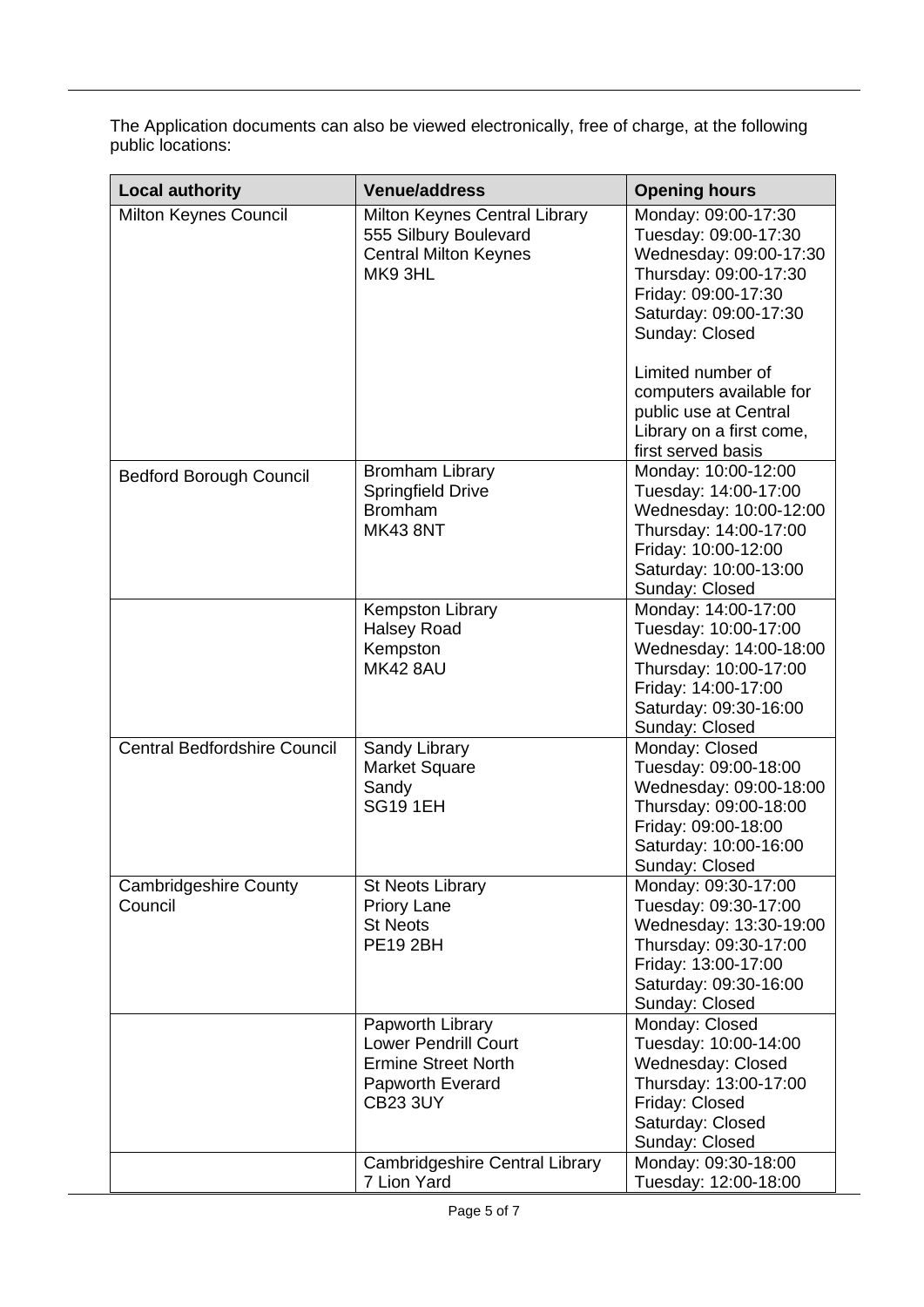| Cambridge             | Wednesday: 09:30-19:00 |
|-----------------------|------------------------|
| CB <sub>2</sub> 3QD   | Thursday: 12:00-18:00  |
|                       | Friday: 09:30-18:00    |
|                       | Saturday: 10:00-18:00  |
|                       | Sunday: 12:00-16:00    |
| Cambourne Library     | Monday: 13:00-17:00    |
| Sackville House       | Tuesday: 09:00-13:00   |
| Sackville Way         | Wednesday: Closed      |
| Cambourne             | Thursday: Closed       |
| <b>CB23 6HL</b>       | Friday: 09:00-17:00    |
|                       | Saturday: 09:00-13:00  |
|                       | Sunday: Closed         |
| Huntingdon Library    | Monday: 09:30-17:00    |
| <b>Princes Street</b> | Tuesday: 09:30-17:00   |
| Huntingdon            | Wednesday: 09:30-19:00 |
| <b>PE29 3PA</b>       | Thursday: 09:30-13:30  |
|                       | Friday: 13:00-17:00    |
|                       | Saturday: 10:00-16:00  |
|                       | Sunday: Closed         |

Venue printing and copying charges will apply*.* Check with the location before you leave to confirm opening times, and whether you need to register as a library member in order to use a computer.

# **ACCOMPANIED SITE INSPECTION**

In addition to the above hearings, the Examining Authority has arranged an accompanied site inspection (ASI1) in the company of interested parties on Tuesday 21 September 2021. The site inspection will commence from 8.00am. Participants are asked to assemble from Stuart Memorial Hall, Church St, Tempsford, Sandy SG19 2AW ready for a prompt departure at 8.15am to commence the accompanied site inspection. An itinerary for the accompanied site inspection will be published in advance of the site visit on the Planning Inspectorate's project website. https://infrastructure.planninginspectorate.gov.uk/projects/eastern/a428-black-cat-tocaxton-gibbet-road-improvement-scheme/

## **FURTHER INFORMATION**

Further information about the Application, the hearings and how to take part in the Examination and any other matters covered in this notice may be obtained from the Planning Inspectorate or the Highways England A428 Black Cat to Caxton Gibbet improvements project team using the following contact details:

| <b>The Planning Inspectorate</b> |                                                                                                                                                                                                                                                                                                                                                                                                              |
|----------------------------------|--------------------------------------------------------------------------------------------------------------------------------------------------------------------------------------------------------------------------------------------------------------------------------------------------------------------------------------------------------------------------------------------------------------|
|                                  | As a result of ongoing Government guidance relating to the coronavirus (COVID-19)<br>emergency, the Planning Inspectorate based at Temple Quay House is unable to receive<br>postal submissions in a reliable way. Postal submissions made to the address below will<br>therefore be subject to delay and the Planning Inspectorate cannot guarantee that they will be<br>received in time to be considered. |
| Post:                            | The Planning Inspectorate<br><b>Temple Quay House</b><br>2 The Square<br><b>Bristol</b><br>BS1 6PN                                                                                                                                                                                                                                                                                                           |
| Fmail:                           | A428.Blackcat@planninginspectorate.gov.uk                                                                                                                                                                                                                                                                                                                                                                    |